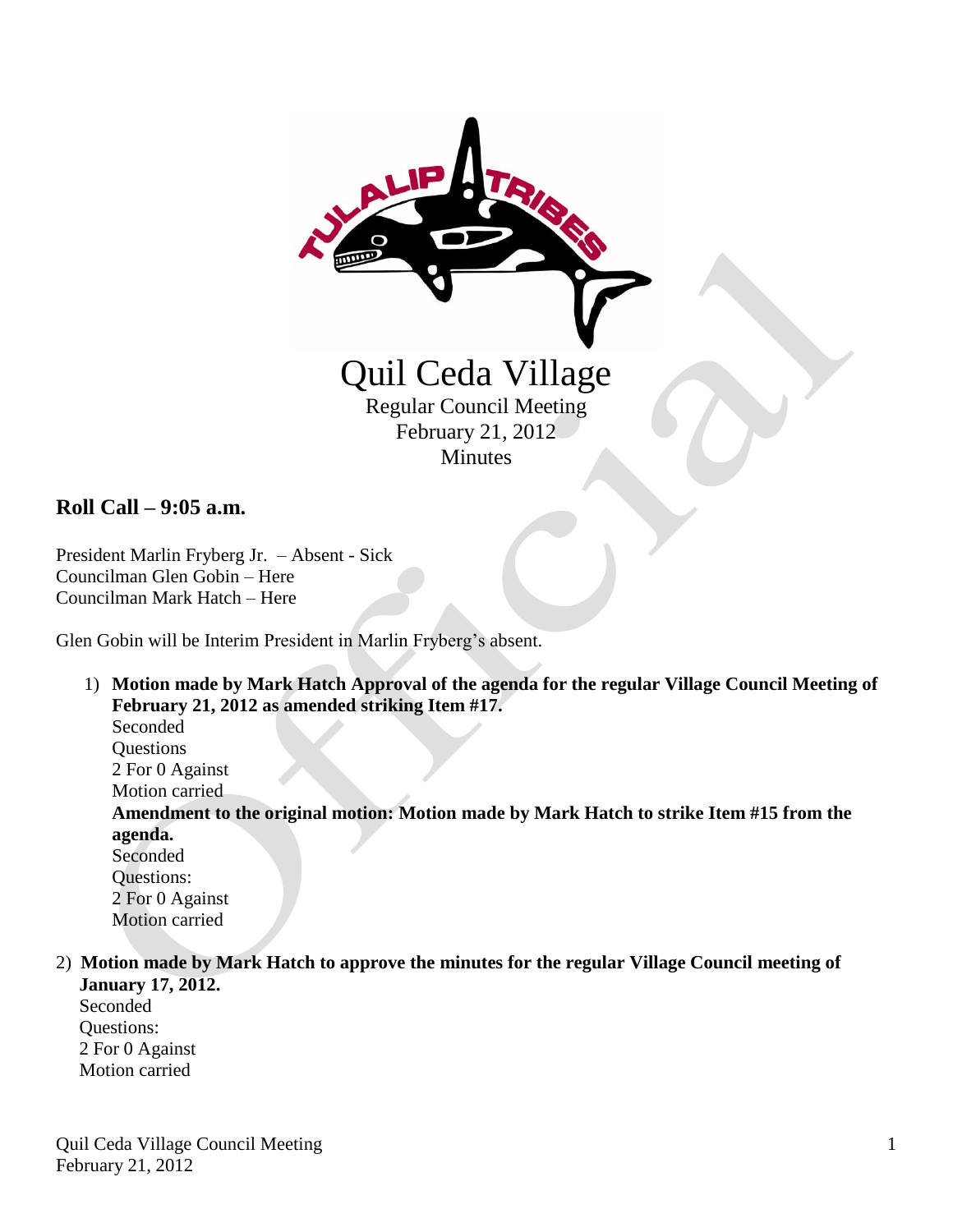## **Law Enforcement**

3) December Police Report

 Discussion: Chief Goss; Interim President Gobin; Steve Gobin; Councilman Hatch; Sarah Codiga Statistics read by Chief Goss. Trespassing is generally within the store. Vendors soliciting in the parking areas are generally asked to leave and usually don't return. Are there problems with individuals holding up signs asking for money? They are asked to leave and/or removed within the Village. Homelessness is not a big problem within the Village. Wooded areas are routinely patrolled by officers. 116<sup>th</sup> Street has problems but officers are diligent about removing them quickly. Officers assist with transferring funds to provide protection.

### **Health & Safety**

4) Year End Health & Safety Report (FYI) Council would like to see statistical report comparing two years as well as financial costs.

### **Food Inspection Report**

5) Year End Food Inspection Report (FYI) Discussion: Nina Reece, Interim President Gobin

## **Out of State Travel**

- 6) Howard Brown, Santa Fe, NM, Task Force Meeting, Jan 8-11, 2012, \$1,148.64 FYI
- 7) Douglas Goodman, San Jose, CA, VOIP Foundations, Jan 21-27, 2012, \$4,131.92 FYI

#### **Contracts**

8) The Perkins Corporation, Consulting for QCV Master Planning, \$13,000.00 - FYI Consulting on Economic Development Planning with the first meeting to be held on February 22 at 11:00 a.m. at the Tulalip Resort Casino.

### **Finance**

- 9) Year End Budget Reports FYI Discussion: Sarah Codiga; Interim President Gobin; The Fueling Stations are having some software issues because the two properties are merging data.
- 10) **Motion made by Councilman Mark Hatch to approve Resolution No 2012-001 approving the transfer of \$303,376.00 to Tulalip Tribal Court for 2012 approved budget expenses.**

 Seconded Questions: 2 For 0 Against Motion carried

Quil Ceda Village Council Meeting February 21, 2012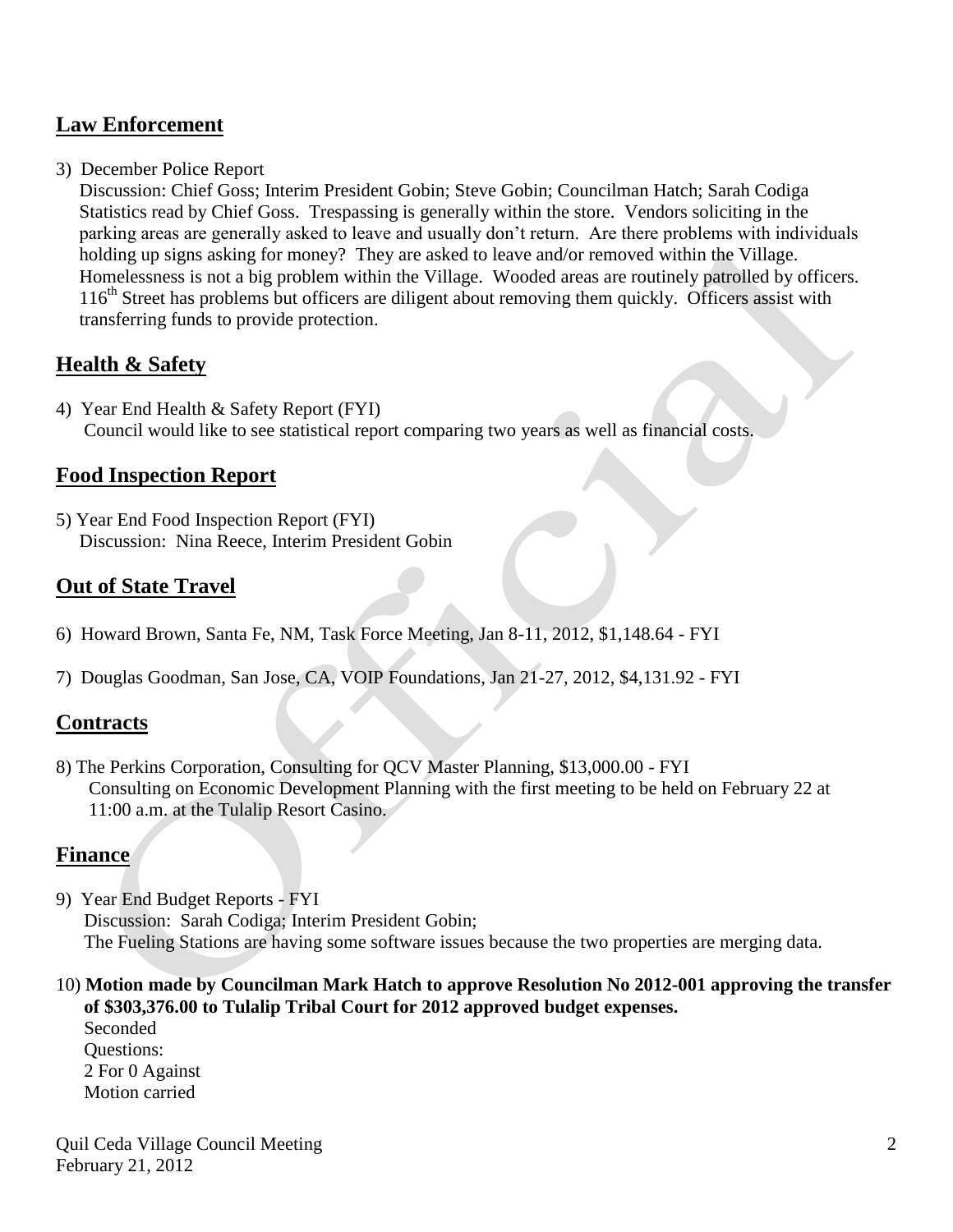11) **Motion made by Councilman Mark Hatch to approve Resolution No. 2012-002 approving the transfer of \$1,320,259.00 to Tulalip Law Enforcement for 2012 approved budget expenses.**

 Seconded Questions: 2 For 0 Against Motion carried

12) **Motion made by Mark Hatch to approve Resolution No. 2012-003 authorizing an increase for Steve Gobin, QCV General Manager from \$7,500 to \$25,000.**

Seconded

 Questions: GM credit card is used for numerous expenses and does not have a limit that is large enough to get through the month. Interim President asked for a legal opinion on voting and legal's opinion is there is no conflict of interest in the Village Charter that prevents the Councilman from voting on this motion. 2 For 0 Against

Motion carried

13) **Motion made by Mark Hatch to approve Resolution No. 2012-004 authorizing a credit card for Martin Napeahi, QCV Deputy General Manager in the amount of \$7,500.**

 Seconded Questions: 2 For 0 Against Motion carried

- 14) **Motion made by Mark Hatch to approve Resolution No. 2012-005 authorizing a credit card for Howard Brown, TDS Interim Executive Director in the amount of \$5,000.**
	- Seconded Questions: 2 For 0 Against Motion carried

# **Economic Development**

16) Transportation Benefit District

Discussion: Steve Gobin; Interim President Gobin

 This is just an FYI to let the Council know that QCV is working with the City of Marysville to enter into cooperative agreement for an increase in sales tax for road improvements. This is just in the beginning stages. Voters would still have to approve an increase. This is a unique approach to work on transportation issues.

# **Construction/Engineering**

18) **Motion made by Councilman Hatch to approve Resolution No. 2012-006 authorizing the appropriation of funds in the amount of \$860,000.00 to the 116th Street Kiosk Expansion Project budget from the unencumbered funds held in the Quil Ceda Village General Fund.** Discussion – Off the Record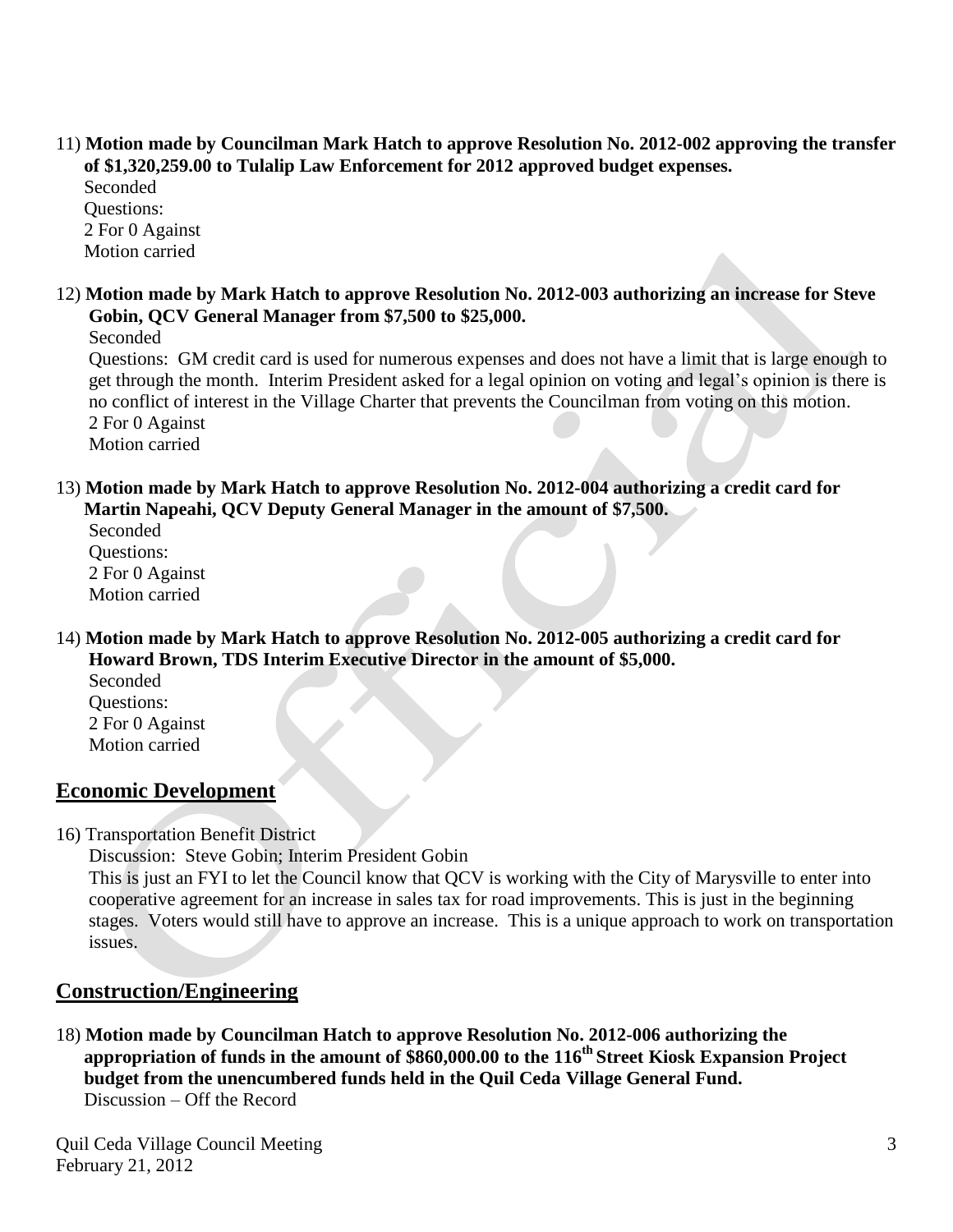Seconded Questions: 2 For 0 Against Motion carried

#### 19) Electric Vehicle Charging Station

 Discussion: Councilman Hatch; Fred McDonald; Patti Gobin; Lisa Koop; Nick Gobin; Ecotality approached Tulalip Tribes about putting in electric vehicle charging stations. Grants are available from the Federal Government to place electrical charging stations on the West Coast. Data will be collected and if the location does not work, the stations can be removed at no cost to the Tribe. The 116<sup>th</sup> Street Fuel Station location has been deemed to be a suitable location. The quick charge takes about ½ an hour. This could be beneficial to the convenience store model which would bring the charging customer into the convenience store for food and sundry items. AFE - Average Fuel Efficiency. The push is to promote electrical vehicles in the area. There are electric vehicles in the market now and those will increase. Tulalip could be a convenient location that customers will tell their friends about and bring new customers. The net cost could be \$0 or very minimal. Staff is finalizing the cost and profit for a project like this. 26 minutes is a long time so customers would need something to do while they are charging. Some locations exist now and the stations are always full. This is new technology. People will start driving further away from home if charging stations are available more conveniently. The grant is for one year. Is this company private or public? Who gets to decide what the percentage of the split? Is there a lease for the two parking stalls? The data alone would be beneficial for Tulalip. What is the reality of this? 50 KW for a fast charge and 3-4 KW for the slow charge. There is a converter involved. A vehicle could not just use an extension cord to plug in. Council is not sure that this is the right way to go. There just isn't the volume yet to get reasonable statistics on a charging station. Council would like some additional information brought back for the next meeting.

20) Cabela's Project - Update Discussion – Off the Record

# **Property Management – Closed Session**

21) Leasing

Staff Present: Steve Gobin, General Manager Marie Zackuse, TTT Councilwoman Chief Jay Goss Foley Cleveland, Big Flats Travis Hill, TDS Sr. Manager Debra Bray, Construction Manager Sarah Codiga, Finance Director Cameron Reyes, Property Manager Patti Gobin, Special Projects Manager Juanita Diaz, GM Executive Assistant Lisa Koop, Legal Nichael Taylor, Legal Nichael Taylor, Legal Mary Ann Perkins, Consultant Ken Kettler, GM TRC Jacob Setterberg, TDS Sr. Manager

#### **Motion made to adjourn.**

Quil Ceda Village Council Meeting February 21, 2012

Tom McKinsey, Engineering Services Nina Reece, Village Clerk/Admin Director Nick Gobin, Construction Manager Dory Roanhorse, Engineering Services